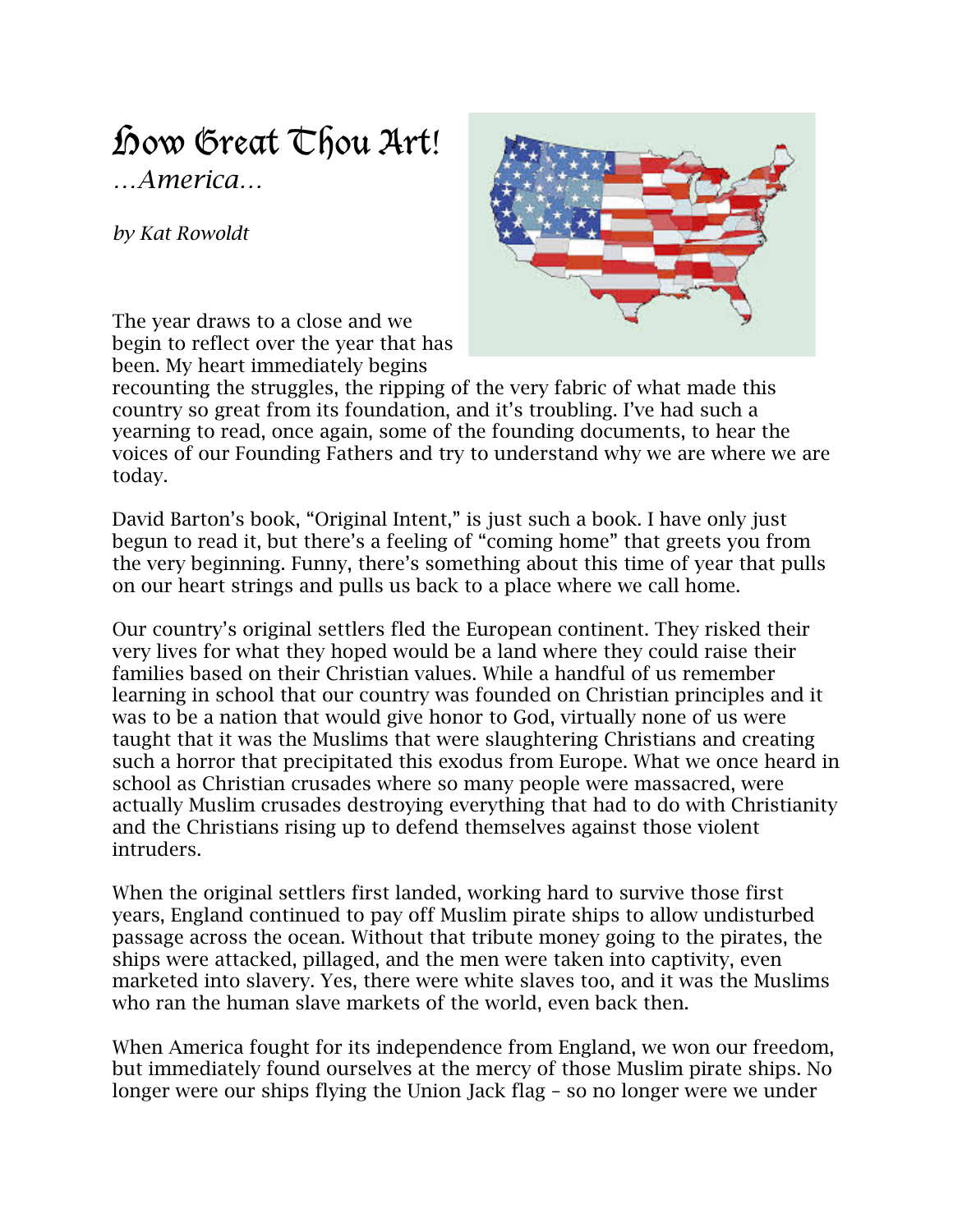the covering that the tribute monies purchased. We were fair game once again. Brian Kilmeade, in his book "Thomas Jefferson and the Tripoli Pirates," tells the story of this struggle and the first war that America fought, which was against Muslims.

Roll the clock forward several hundred years, and we are literally seeing history being replayed in today's headlines. Christians and Jews around the world are being persecuted and slaughtered for their faith. They have been fleeing to the States over the last century. We have been their one and only refuge where they knew they could practice their faith, experience real freedom, and enjoy life like it is not known in other parts of the world.

That is hard for us to understand. It was for me. Europe and Australia always seemed to be rather like us when captured through the lens of a camera. It wasn't until I became friends with people from those areas that I began to learn from them what it is we take for granted, that they envy, and earnestly desire to have in their own lives.

They all immediately focus on that little piece of paper that most Americans today have never read, studied, understood, or appreciated. It's called the *United States Constitution*.

It is this very document that has knitted our country's fabric together unlike any other document ever written throughout the world. It has held together for almost two hundred and fifty years, while most other countries have burned through handfuls of documents in the same amount of time. Yet, today we stand at the brink of utter destruction. The possibility of losing this document that has secured peace for its citizens since its founding, could be gone in a heartbeat, because its citizens do not understand the power it contains and what it means to their very existence and life as they know and understand.

I was picturing the fabric of this country being torn away in my mind. It was being pulled in opposite directions like a tug-of-war. Some were removing parts for those who Biblically live in sin and do not want to acknowledge the existence of a Supreme Being or God. Suddenly, the vision of a baby in a womb being pulled apart, limb by limb, as it is being aborted flashed through my mind. Literally, a true analogy. Literally, a true end result. Death.

How do we awaken the generations that have emerged over the last fifty years to the truth about what is happening? How do we convey to them the sense that time is of the essence? How do we approach them to inform them that they must arise to protect their precious "bubble – called perfect life" in order to save it, that it is on the verge of being destroyed? How do we…?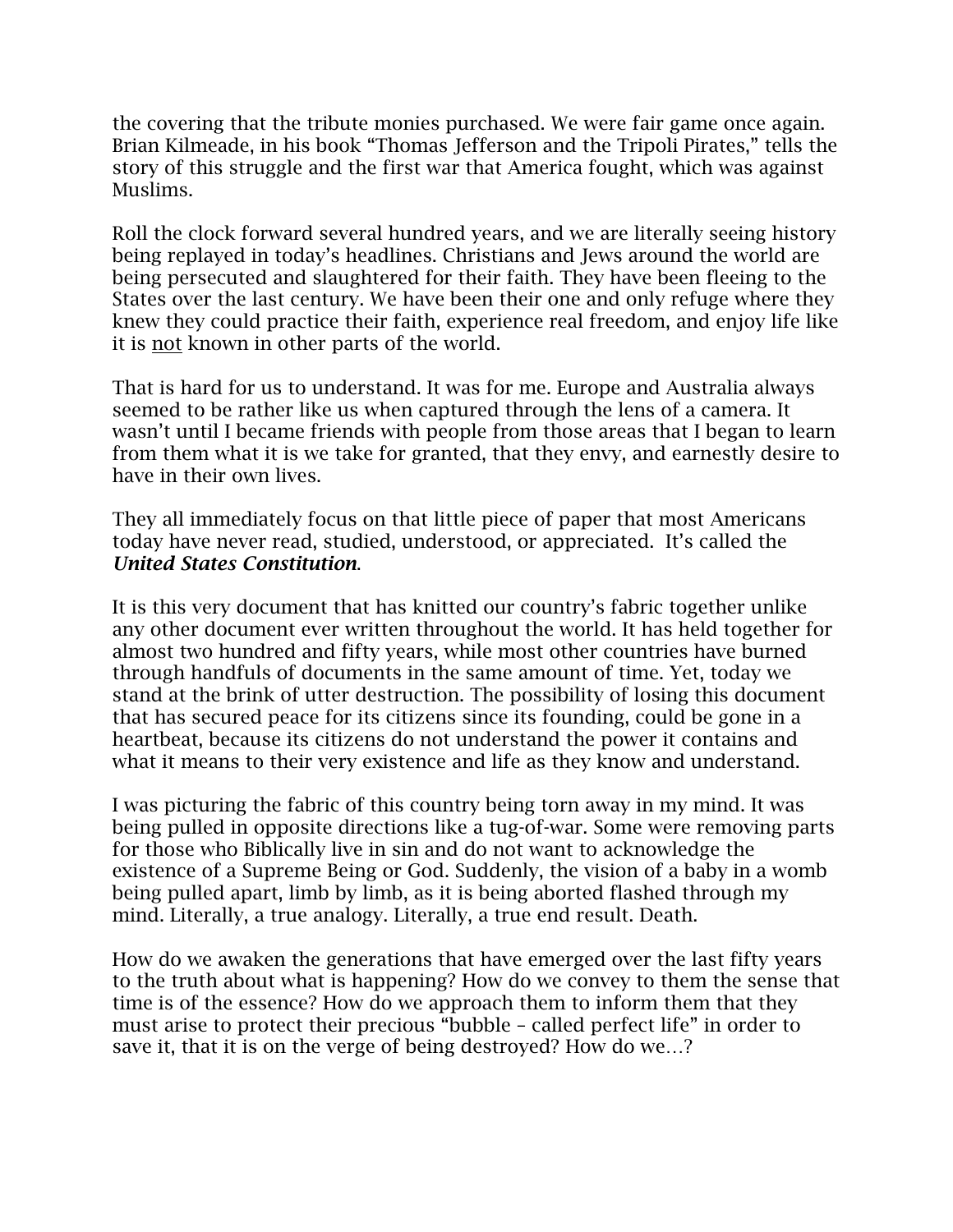The world has become such a dangerous place, even beyond our understanding. I watched a brief clip of Glenn Beck tonight discussing a program they are putting together for January. The topic includes a report of human slave captives that are being used today for whatever purpose their Muslim captors desire. One of the most unimaginable things is taking the body parts of children who are strapped down on a table and having their parts removed while they are alive and not even sedated. Beyond fathomable. How can we watch these things happen and not respond? …not yell in outrage to the brutality?

Instead we hear people justifying what is happening as being some extreme group, totally denying the brutality and vile obligatory requirements the Qur'an demands of its followers. How long are we not going to take them at their word? …not take the Qur'an at its word?

We have an enemy who has entered our country and is using our very laws and principles against us for their gainful advantage. They declare themselves a religion to avoid paying taxes, to have rights and access that are reserved for people of faith, yet even they teach their children that Islam is not a religion.\* [\*What Islam is All About? – a junior high textbook used in their mosques and charter schools, states this on page 3.]

America! How Great Thou Art! The land that people from all around the world seek to come to, to enjoy freedoms that are not known in other parts of the world. It's great because of the fabric in which it was woven. The wisdom of our Founding Fathers, the blood of countless generations to preserve it, and ideas that are protected by the words in the framework of the Constitution. We must not let it be destroyed by our own hands, by ungrateful, unknowledgeable, and unappreciative citizens who have been deceived in their understanding of truth throughout their education. Nor can we let it fall by Trojan Horses that have infiltrated our land and are skillfully using our very laws against us for their gain. Lord – help us! Give us the needed wisdom for today.

*Until next time...* 

## *Kat Rowoldt*

## Christian Reporter News

www.ChristianReporterNews.com 

If you enjoyed, please forward to a friend and share!

© 2011-2017 CHRISTIAN REPORTER NEWS. Kathryn G Rowoldt - all rights reserved. You are welcomed to forward and share this with friends and family,